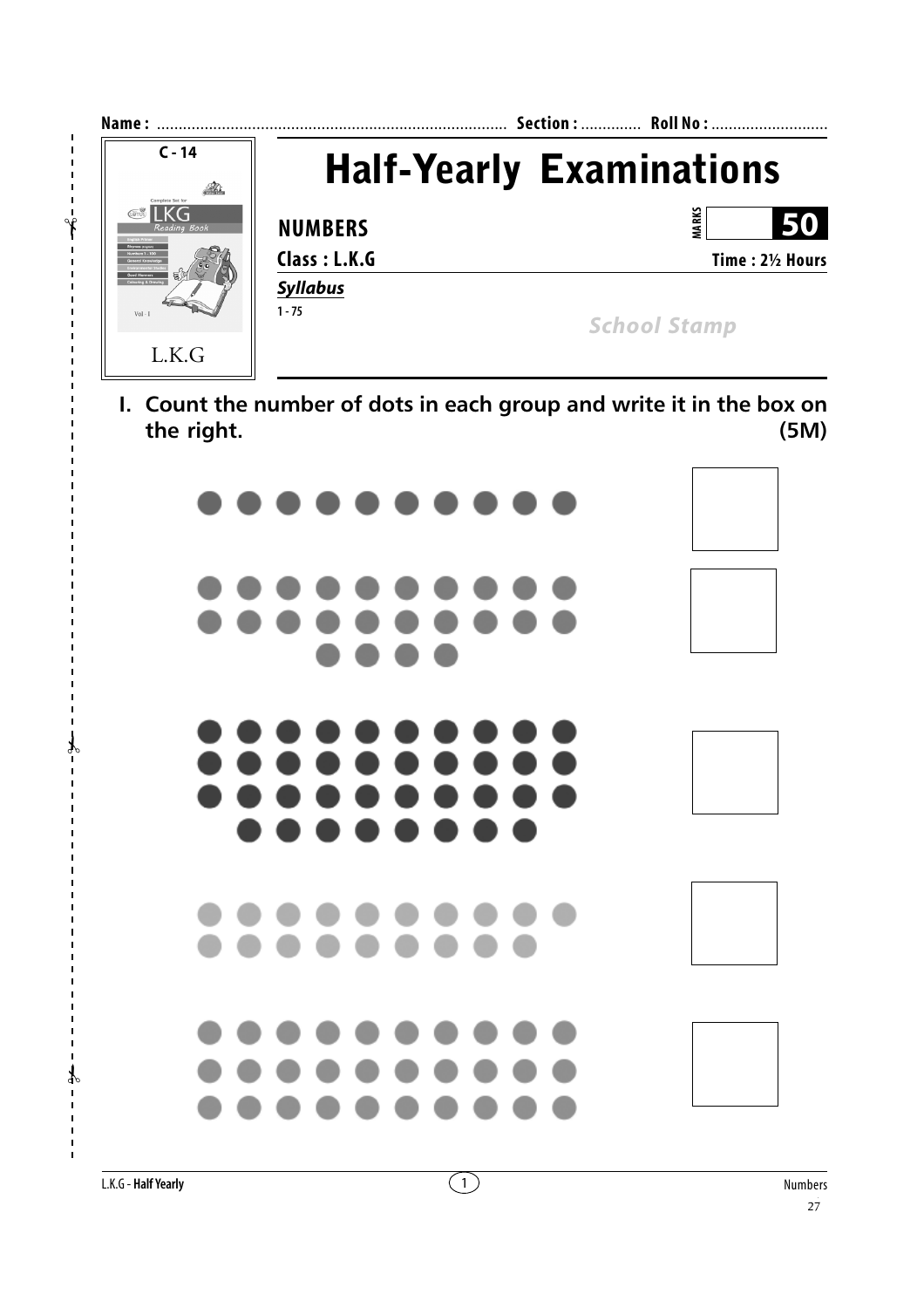**II. Look at the colour bar and colour the numbers below accordingly. (10M)**



**III. Count the objects below and write the correct number in the circles.**

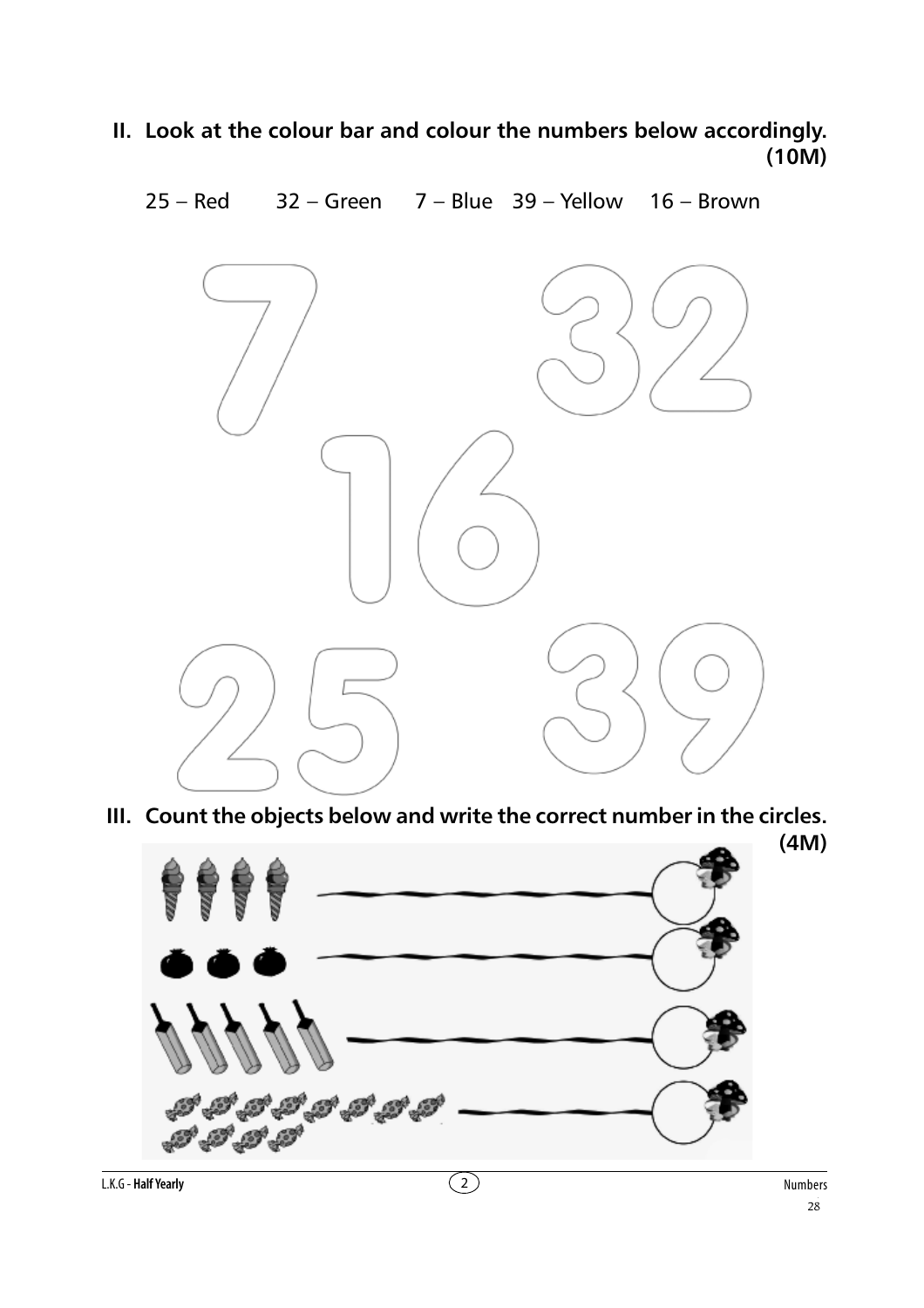**IV. Each lock on the left has a number. If can be unlocked only by a key that has the number that comes after it. Can you find the right pairs ? (4M)**



**V. Look at the number in each box. Can you fill in the number that comes before each one ? (5M)**





**VI. Look at the number in each box. Can you fill in the number that comes next each one ? (5M)**



 V**II.Look at the apples with numbers on them. Can you write the correct missing numbers in order ? (7M)**